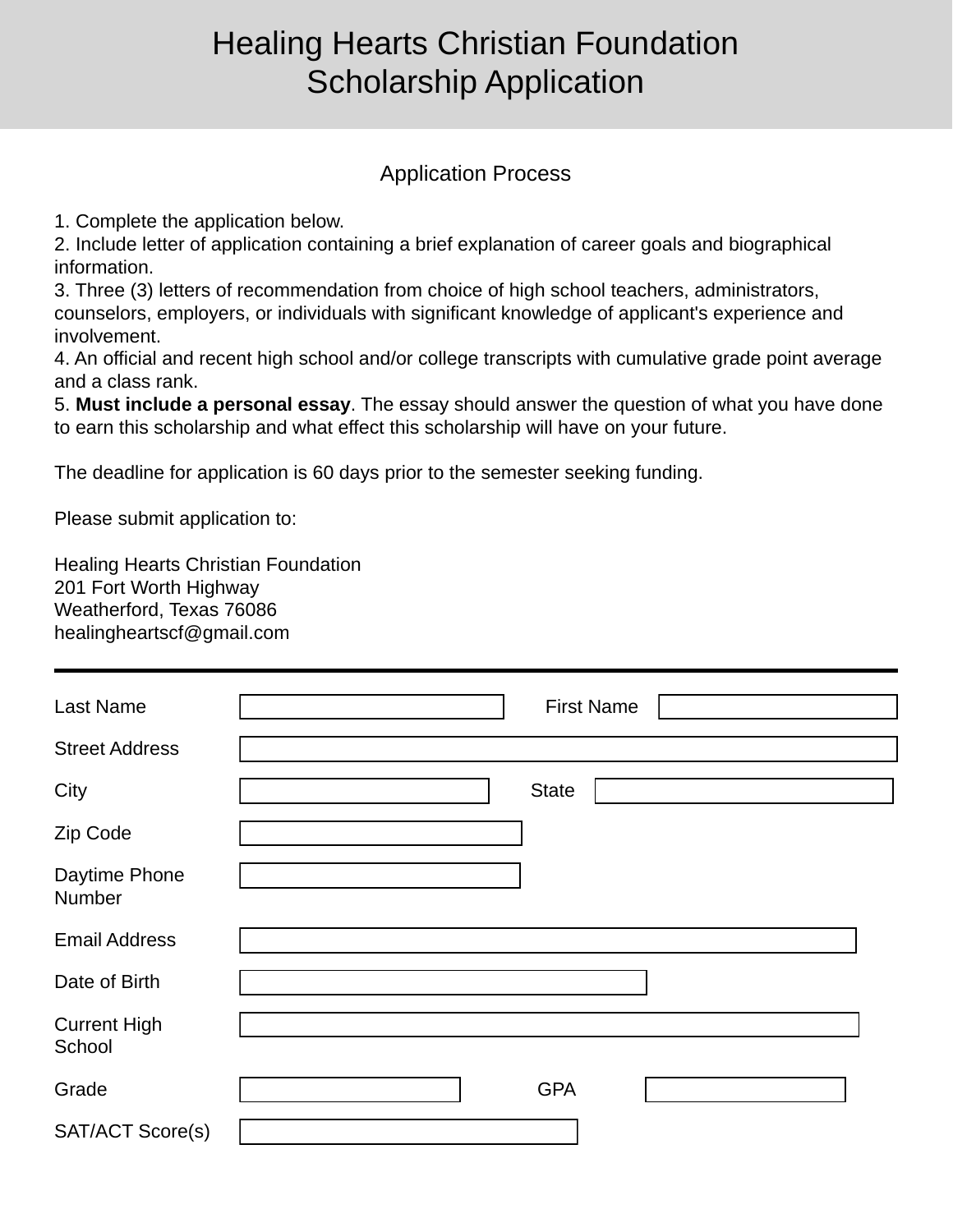| I will be attending<br>the following<br>school:                                                                                         |                                                          |  |
|-----------------------------------------------------------------------------------------------------------------------------------------|----------------------------------------------------------|--|
| Semester                                                                                                                                | Year<br>$\left  \cdot \right $<br>$\left  \cdot \right $ |  |
| Name of Parent(s)<br>or Legal Guardians                                                                                                 |                                                          |  |
| <b>Street Address</b>                                                                                                                   |                                                          |  |
| City                                                                                                                                    | <b>State</b>                                             |  |
| Home Phone                                                                                                                              |                                                          |  |
| City and Number of<br>years attended at<br>other high schools.                                                                          |                                                          |  |
| List any colleges<br>attended. Include<br>beginning year,<br>ending year,<br>graduation year,<br>and type of degree<br>(if applicable). |                                                          |  |
| What major and/or<br>minor do you plan<br>to study?                                                                                     |                                                          |  |
| List expenses you<br>expect to incur per<br>semester or<br>quarter.                                                                     |                                                          |  |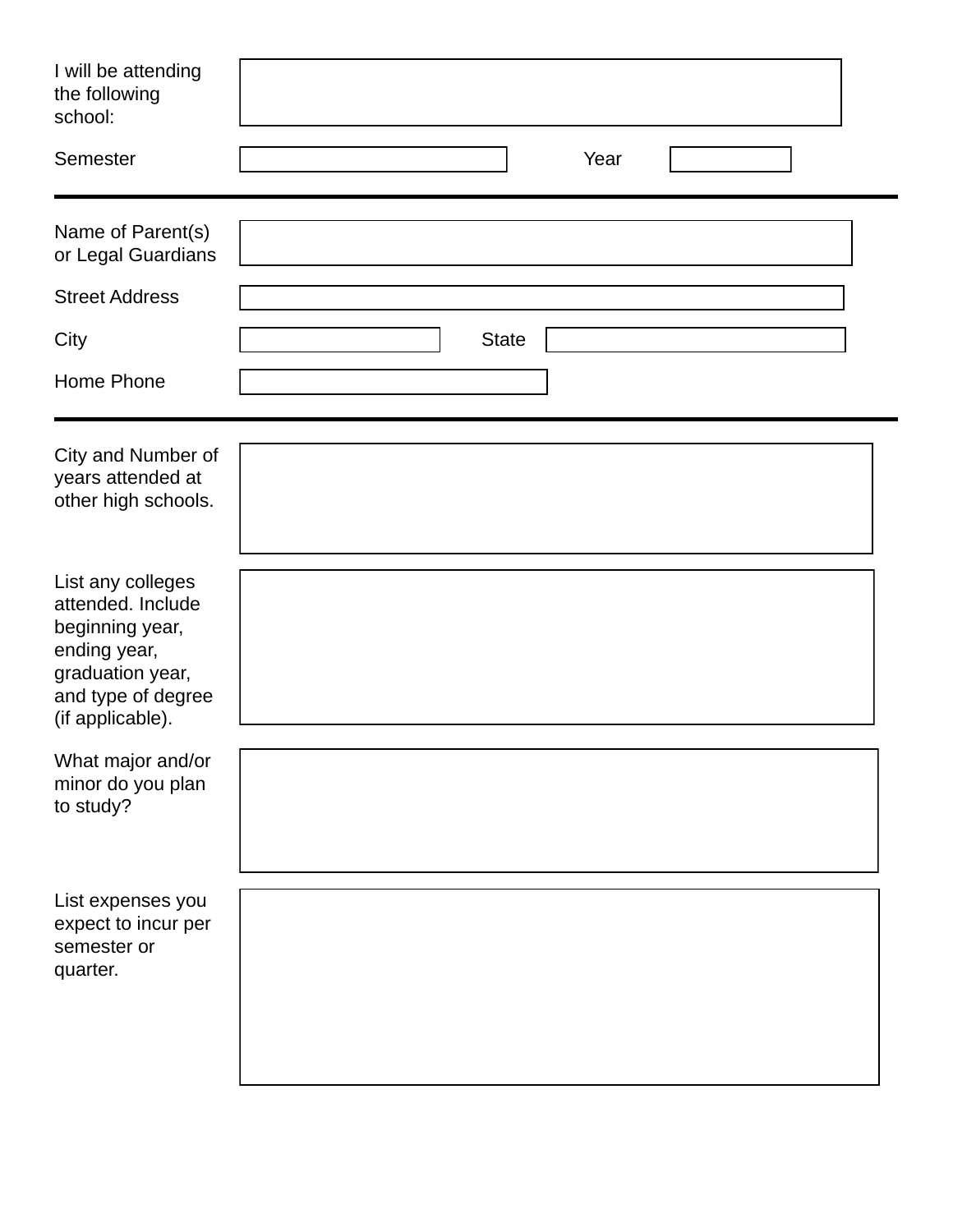| List other financial<br>assistance you will<br>receive per<br>semester or<br>quarter.                         |  |
|---------------------------------------------------------------------------------------------------------------|--|
| What are your<br>educational and<br>professional goals<br>and objectives?                                     |  |
| List any academic<br>honors, awards, or<br>membership<br>activities while in<br>high school or<br>college.    |  |
| List community<br>service activities,<br>hobbies, outside<br>interests, and<br>extracurricular<br>activities. |  |